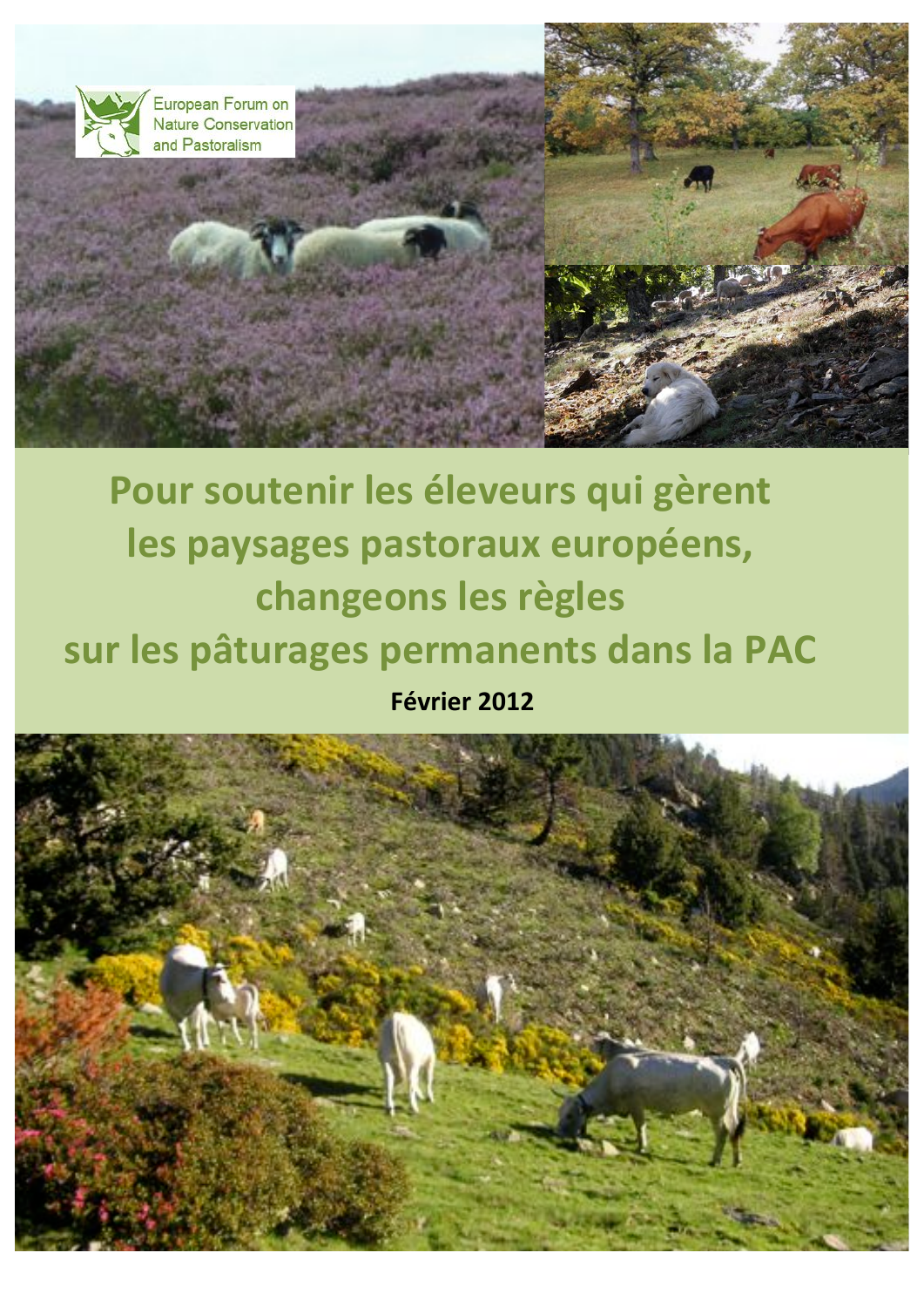Ce document exprime les craintes et les propositions émanant d'organisations agricoles, environnementales et territoriales, relativement aux règles sur les pâturages permanents de la Politique agricole commune actuelle et celles qui se dessinent pour la période 2014-2020.

Il a pour vocation de sensibiliser l'ensemble des parties prenantes concernées par la gestion durable des paysages pastoraux des zones "difficiles", et leurs représentants politiques impliqués dans la réforme de la PAC : parlementaires, administrations.

Coordination du texte : Guy Beaufoy et Xavier Poux, EFNCP (http://www.efncp.org)

Crédits photographiques de couverture : Moutons dans la Bruyère Royaume-Uni @ Anthony Parkes, licence sous Creative Commons Licence ; Bovins dans un pré arboré, Estonie, @ Kristiina Hellstrom ; Chien berger dans les Cévennes et vaches gasconnes dans les Pyrénées orientales, France, © SUAMME

Liste des signataires au 9 mars 2012

Agir Pour l'Environnement (France)

AGORA (Roumanie)

Asociación Andaluza en Defensa de la Trashumancia (Espagne)

Asociación de Criadores de Oveja Rubia del Molar (Espagne)

Asociación de Ganaderos de Alto Agueda (Espagne)

Asociación de Ganaderos de San Mamés de Madrid (Espagne)

Asociación de Ganadería Extensiva de Sanabria-Carballeda (Espagne)

Asociación Nacional de Criadores de Cabra Murciana (Espagne)

Asociación Nacional de Criadores de Cabra Malagueña (Espagne)

Asociación de Pastores Trashumantes de Asturias (Espagne)

Asociación de Productores de Caprino de Extremadura (Espagne)

Asociación "Unión de Ganaderos 2008" (Norte de Extremadura) (Espagne)

Asociación para la Defensa de la Naturaleza y los Recursos de Extremadura (Espagne)

Asociación Pastores por el Monte Mediterráneo (Espagne)

Assoc. for Traditional Rural Landscapes in SW (Finlande)

Associazione Regionale Produttori Ovicaprini d'Abruzzo (Italie)

Autochthonous Breed Association (Bulgarie)

**Balkani Wildlife Association** (Bulgarie)

**BIOSELENA Foundation for** Organic Agriculture (Bulgarie)

BirdLife Cyprus (Chypre)

**Birdlife International** 

(Europe)

**Bulgarian Autochthonous Goat Breeds Association** (Bulgarie)

**Bulgarian Biodiversity Preservation Society** SEMPERVIVA (Bulgarie) **Bulgarian Organic Products Association (Bulgarie)** 

**Bulgarian Society for the** Protection of Birds (Bulgarie)

**Butterfly Conservation** Europe (Europe)

**CBM Swedish Biodiversity** Centre (Suède)

Centre d'Etudes et de Réalisations Pastorales Alpes-Méditerranée (France)

Chambre Régional d'Agriculture Provence Alpes Côte d'Azur (France)

Chambre d'Agriculture de l'Ardèche (France)

Chambre d'Agriculture de la Lozère (France)

Compassion in World Farming (Europe)

Concejo de la Mesta (Espagne)

Confederação dos Agricultores de Portugal (Portugal)

Confédération Paysanne (France)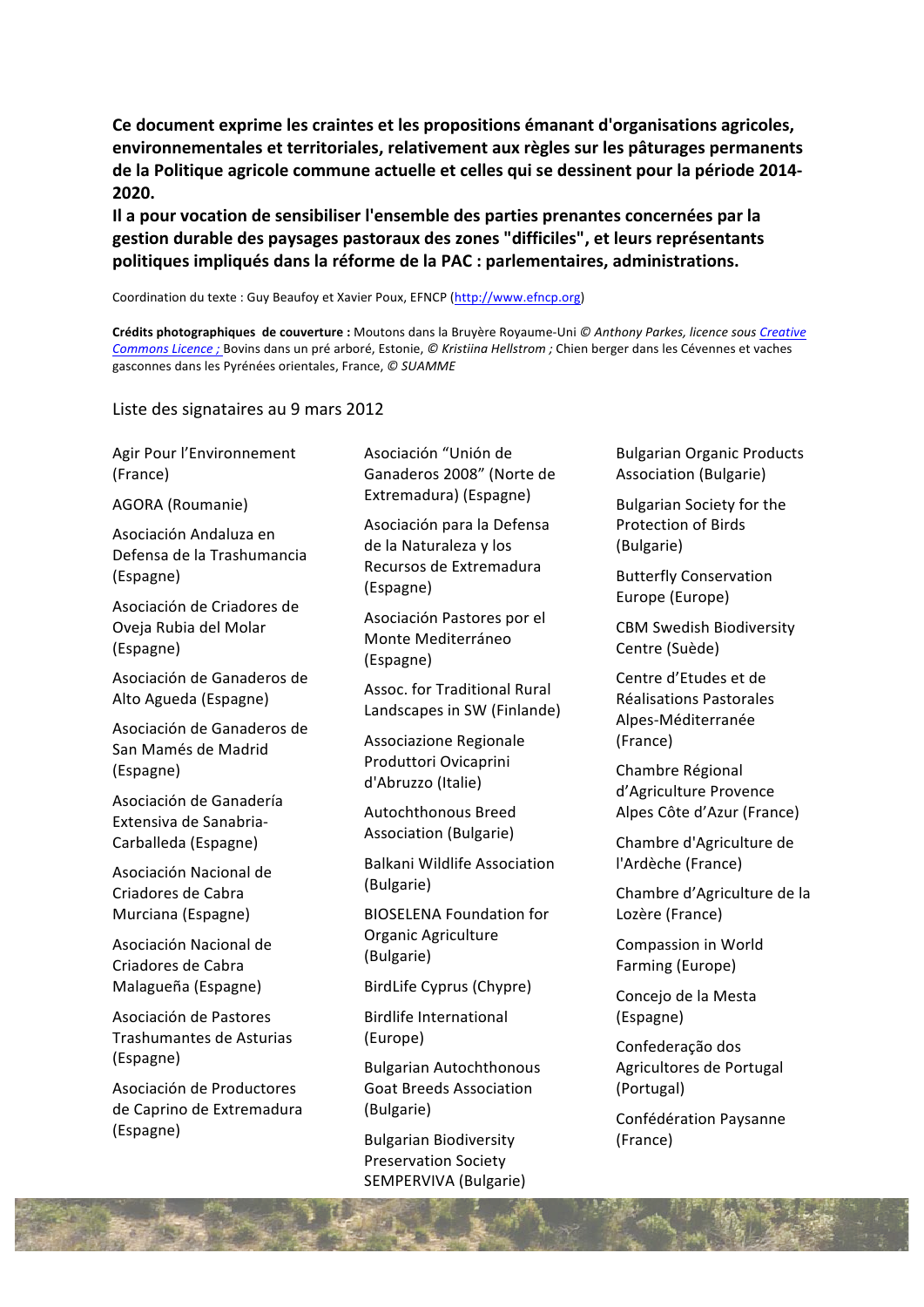Czech Society for Ornithology (République Tchèque)

Dept. of Env. Science, Sligo Inst. of Technology (Irlande)

DOPPS/BirdLife (Slovénie)

Deutscher Verband für Landschaftspflege (DVL) (Allemagne)

Ecologistas en Acción (Espagne)

**EMKH** - Association of **Pastoral Farmers of Epirus** (Grèce)

**Estonian Fund for Nature** (Estonie)

**EUROMONTANA (Europe)** 

Farmer Network (Royaume-Uni)

Fédération Nationale des Centres d'Initiatives pour Valoriser l'Agriculture et le Milieu rural (France)

**Federation of Cumbrian** Commoners (Royaume-Uni)

Fédérations Départementale Ovine des Alpes-de-Hautes-Provence, des Hautes-Alpes, des Bouches-du-Rhône, du Var et du Vaucluse (France)

Federación Estatal de Pastores (Espagne)

Fédération Régionale des Syndicats d'Exploitants Agricole Languedoc-Roussillon (France)

Fédération Régionale Ovine Sud-Est - PACA (France)

Friends of the Earth (Chypre)

**Foundation for Common** Land (Royaume-Uni)

**Herdwick Sheep Breeders** Association (Royaume-Uni)

**Hellenic Range and Pasture** Society (Grèce)

Hellenic Society of Animal Science (Grèce)

International Karakachan Dog Association (Bulgarie)

Jeunes Agriculteurs -Ardèche (France)

Lantbrukarnas Riksförbund - Federation of Swedish Farmers (Suède)

Laona Foundation (Chypre)

Ligallo de Pastores Trashumantes (Espagne)

Ligue pour la Protection des Oiseaux (France)

**Local Sheep Breeds Association (Bulgarie)** 

**Maritsa Sheep Breeders Association (Bulgarie)** 

NABU (Germany)

**National Farmers Union** (NFU) (Écosse)

**Native Cattle Breeders** Association (Bulgarie)

OIER - SUA Montagne Méditerranéenne Élevage Languedoc Roussillon (SUAMME) (France)

Observatorio para una Cultura del Territorio (Espagne)

Réseau Agriculture Durable (France)

**Scottish Crofting Federation** (Royaume-Uni)

Sociedad Española de Ornitología (Espagne)

Sociedad Española para el Estudio de los Pastos (Espagne)

**Swedish Society for Nature** Conservation (Suède)

South-West Uplands Federation (UK)

Strandzha Livestock **Breeders Association** (Bulgarie)

**Struma Union of Farmers** (Bulgarie)

Trashumancia y Naturaleza (Espagne)

Veterinarios sin Fronteras (Espagne)

Weideverein Taurus e.V. (Allemagne)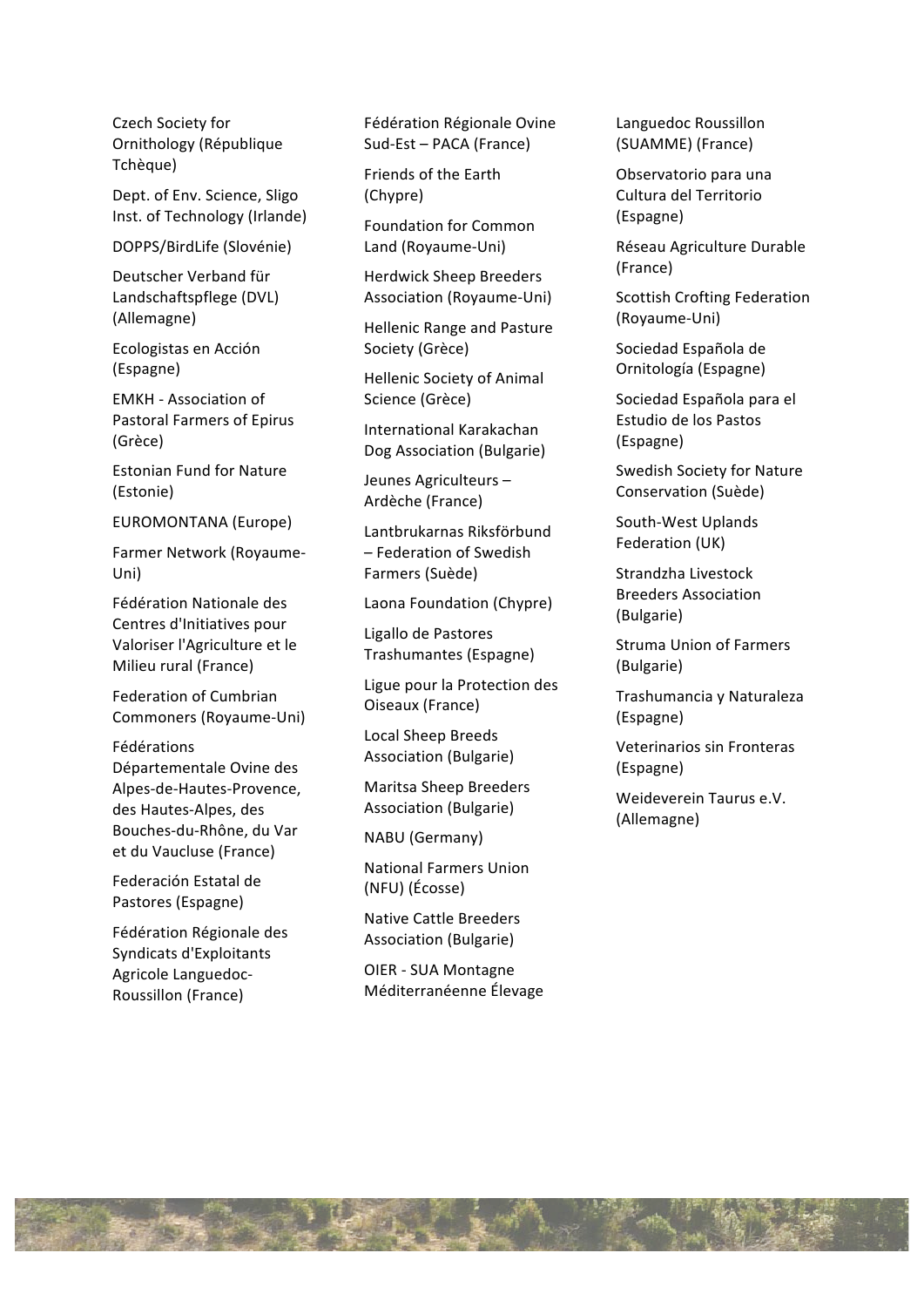# Quelles terres doivent être éligibles au titre des paiements de la PAC?

Depuis 1992, les réformes de la PAC successives ont conduit au découplage des aides au revenu des agriculteurs (premier pilier). Au lieu d'être attachées à un volume de production, les aides le sont maintenant aux terres agricoles. Dans cette perspective, l'Union Européenne a défini les règles permettant de considérer quelles sont les terres éligibles, le critère fondamental étant qu'elles soient effectivement exploitées à des fins agricoles et/ou maintenues en bon état environnemental et agricole (absence d'abandon).

### **SAU et surface éligible**

D'après les données de la DG agriculture, en 2009 la SAU totale de l'UE est de 178 millions d'hectares. Les aides du 1er pilier bénéficient à seulement 8 millions d'agriculteurs sur les 13,8 millions recensés à l'échelle communautaire. Les données relatives aux surfaces éligibles ne sont disponibles que pour 10 États membres, représentant un quart de la SAU européenne et 46,2 millions d'hectares. Dans ces pays, qui se trouvent être majoritairement des nouveaux États membres, 42 millions d'hectares reçoivent des aides au titre du 1<sup>er</sup> pilier. 10% de la SAU recensée dans cet échantillon ne reçoit donc pas de paiements.

Souvent, l'exploitation agricole est évidente : terres cultivées, pâturages ou prés de fauche dans lesquelles la végétation est maintenue basse. Mais dans certaines régions, et en particulier dans les zones les plus « difficiles », les formes visibles d'exploitation pastorale sont plus ardues à repérer : beaucoup de paysages pastoraux contiennent des broussailles et des arbres et conservent un aspect « sauvage », très différent de l'image de l'herbage bien clôturé.

Ces paysages pastoraux dépendent du maintien d'un équilibre agro-écologique lié à un pâturage extensif. Dans le contexte économique actuel, les exploitants qui exploitent de tels paysages dépendent fortement des paiements de la PAC qui y sont associés. pâturages Quand leurs sont « inéligibles » du fait des règles communautaires, ils rencontrent de

#### La diversité des paysages pastoraux en Europe

Les paysages pastoraux européens sont exploités de multiples manières, reflétant la variété des pâturages et des cheptels (races bovines, ovines et caprines). Certains systèmes sont principalement herbagers, avec une gamme allant de prairies semées à des prairies naturelles. D'autres valorisent des ligneux, tels les systèmes extensifs atlantiques qui pâturent les bruyères. Dans l'Europe méridionale, les systèmes sylvo-pastoraux sont fréquents, combinant les ressources fourragères offertes par des formes buissonnantes, arbustives (y compris les fruits) et herbacées, selon les saisons et les stations. Les terres exploitées de cette manière ont une grande valeur environnementale, d'autant plus qu'elles sont souvent associées des infrastructures à agro-écologiques intéressantes - haies, bosquets, fourrés intégrés dans les usages agricoles des territoires - tout en rentrant de plein droit dans la surface agricole utile.

Les règles et systèmes statistiques communautaires doivent reconnaître ces modes de gestion, mais il est rare qu'ils le fassent.

fortes difficultés économiques, ce qui remet en cause l'usage et l'entretien durable des paysages.

Aujourd'hui, de grands espaces pastoraux ne sont pas éligibles pour la PAC du fait des règles communautaires et de leur interprétation, ce qui accroît leur risque d'abandon.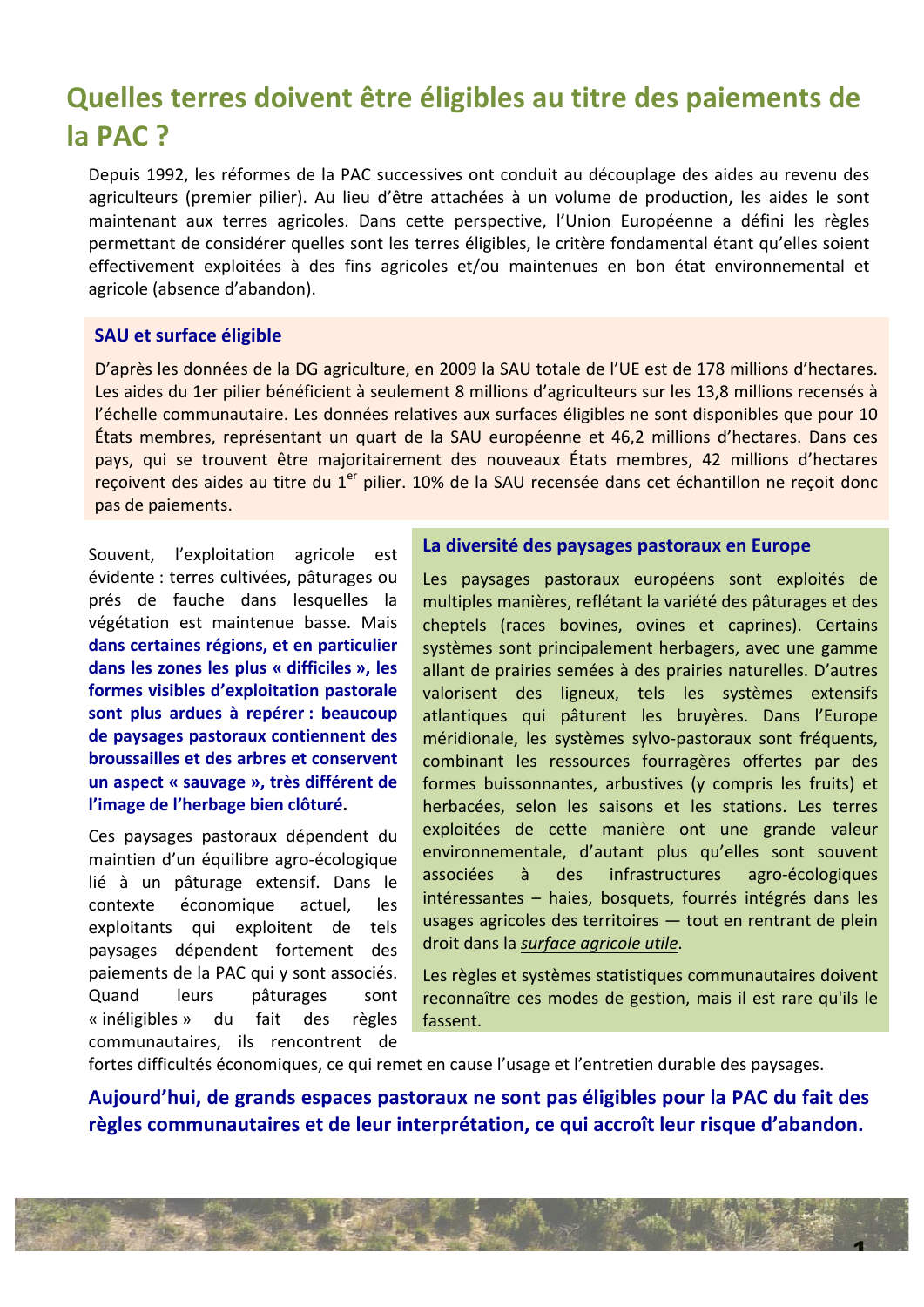# La définition communautaire des pâturages permanents : il est urgent d'amender les textes pour préparer l'avenir

### La situation actuelle et ses conséquences

La PAC définit trois types de terres éligibles aux aides : les terres arables, les cultures permanentes et les pâturages permanents. C'est cette dernière catégorie qui fait enjeu au regard des règles communautaires qui s'y appliquent.

#### Une vision étroite des pâturages permanents qui exclut de vastes surfaces

Le règlement 1120/2009 relatif aux « modalités d'application du régime de paiement unique » définit les pâturages permanents comme : "les terres consacrées à la production d'herbe et d'autres plantes fourragères herbacées (ensemencées ou naturelles) qui ne font pas partie du système de rotation des cultures de l'exploitation depuis cinq ans ou davantage". Cette définition se focalise sur les seules ressources herbagères, et exclut de fait les ressources fourragères des vastes domaines pastoraux valorisant les garrigues, fourrés et bois (parcours « ligneux »).

Le règlement 1122/2009 relatif à la conditionnalité envisage le fait que les parcelles comportant des arbres ou des broussailles puissent être éligibles aux paiements PAC, sous des conditions qui restent à définir. Mais le document guide publié par la Commission fixe comme règle générale qu'au-delà de 50 par hectares, les pâturages doivent être considérés comme inéligibles arbres (voir http://marswiki.jrc.ec.europa.eu/wikicap/index.php/Category:Area measurement). En outre, les règles du même document déduisent des terres éligibles des éléments paysagers souvent présents sur les pâturages extensifs, tels les fourrés et bosquets et les haies quand leur largeur dépasse 2 mètres. D'une manière générale, la vision qui sous-tend ce règlement est clairement que les ressources fourragères « normales » sont celles herbacées et que les éléments ligneux peuvent être tolérés dans la mesure où ils ne compromettent pas leur développement. En aucun cas ils ne sont considérés comme une ressource en eux-mêmes.

Au total, l'approche communautaire est déficiente au regard de deux critères qui se renforcent l'un l'autre : dans la définition des types de ressources fourragères — exclusion des nombreuses ressources non herbacées - et des formes de végétation des terres pâturées. Il n'y aucune raison d'ordre agronomique ou environnemental pour exclure des surfaces éligibles des pâtures comportant des arbres — quelle que soit leur densité — des haies ou des fourrés. Le facteur essentiel devrait être l'usage fourrager effectif des terres, non le type de végétation.

#### Des marges de manœuvre étroites, valorisées par certains États membres seulement

En indiquant : « La superficie totale d'une parcelle agricole peut être prise en compte à condition qu'elle soit entièrement utilisée selon les normes usuelles de l'État membre ou de la région concernée » [nous soulignons], le règlement 1122/2009 laisse ouverte une interprétation à un niveau subsidiaire, qui apporte une souplesse dans la définition des « pâturages naturels » « traditionnels » considérés dans le règlement 1120/2009. De même, le document guide spécifie que la règle des 50 arbres s'applique « en général » et que des exceptions peuvent être justifiées sur des critères environnementaux ou pour des systèmes agro-forestiers. Le Royaume-Uni, la France et l'Espagne se sont saisis de ces nécessaires marges d'adaptations, non sans difficultés de justification vis-à-vis de la Commission.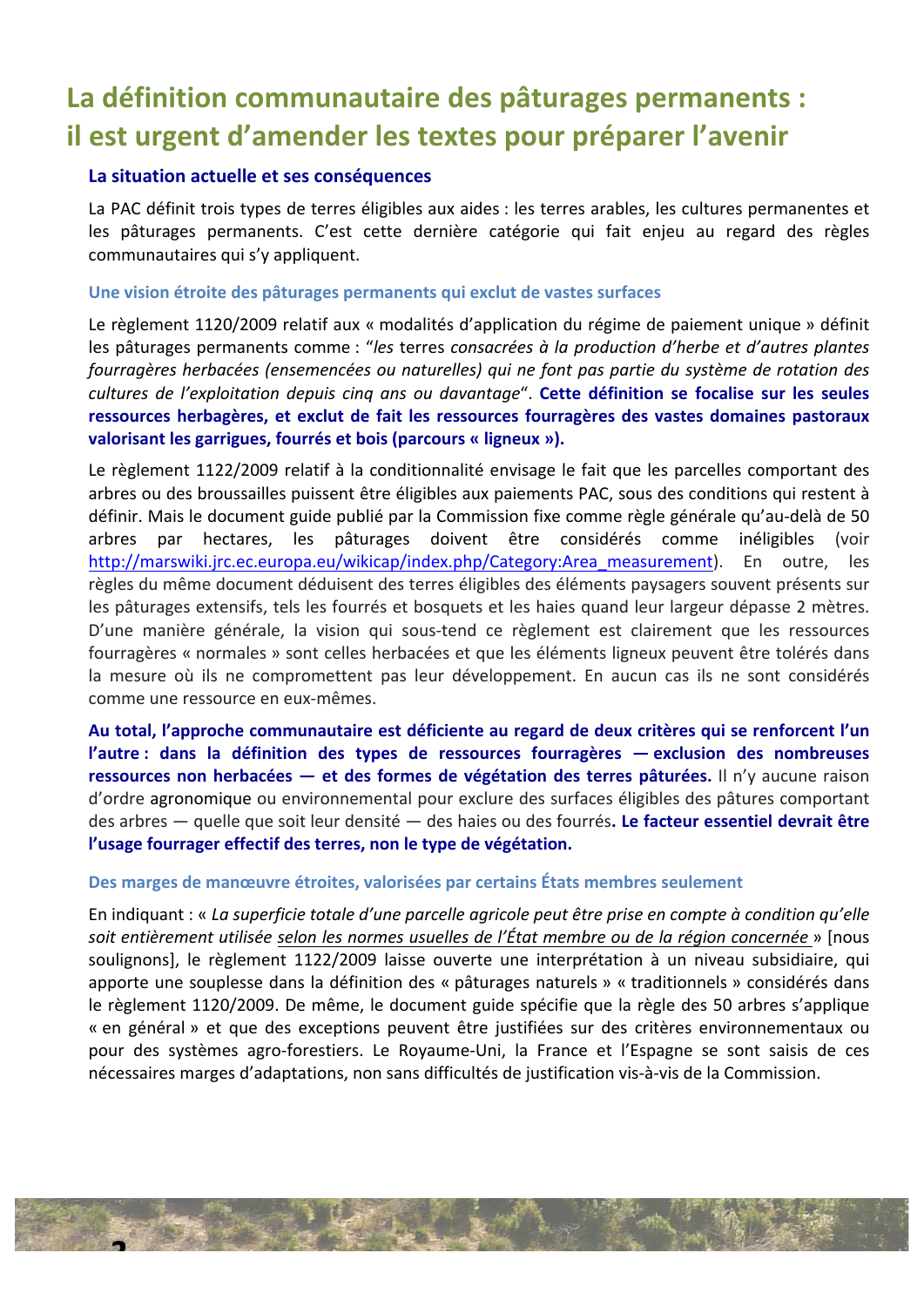#### Des conséquences économiques et environnementales désastreuses

Mais comme le suggère le texte du document guide, ces dérogations sont des « exceptions » et les contrôles communautaires sont appliqués de manière de plus en plus rigide, en dépit des réalités sur le terrain et de leurs conséquences environnementales.

### L'application rigide de règles mal conçues a conduit à exclure des paiements de la PAC des milliers d'hectares pâturés en Suède, en Bulgarie et en Estonie, y compris des habitats d'intérêt communautaire dont la conservation passe par un pâturage durable.

Certains paysages ont connu un déclin du pastoralisme consécutivement au découplage des aides. L'embroussaillement qui en découle rend encore plus difficile le respect des règles de conditionnalité avec un renforcement du risque d'abandon de ces parcelles en voie de fermeture, du fait des règles de la PAC.

#### Quelques chiffres sur les pâtures non herbacées

Dans la seule région espagnole de Castilla y León, seuls 10% des 3,6 millions d'hectares de pâturages permanents éligibles sont herbacés. Les 90% restant sont des parcours ligneux et arborés et constituent 42% de l'ensemble des terres éligibles de la région. Pour toute l'Espagne, on estime que les pâtures ligneuses couvrent 10 millions d'hectares. Leur exclusion éventuelle des surfaces aidées au titre de la PAC aurait des conséquences majeures. En France, les « landes et parcours » et les alpages concernent 2,5 millions d'hectares sur les 10 millions de l'ensemble des pâturages permanents. En Suède, Bulgarie et Estonie tout ensemble, les pâturages permanents non éligibles à la PAC couvrent environ 1 million d'hectare.

En Irlande du Nord et en Écosse, on a conseillé aux agriculteurs de se débarrasser des éléments paysagers semi-naturels considérés « inéligibles » par les contrôleurs, tels que des ajoncs ou des haies plus larges que 2 m (le conseil va dans le sens de : « dans le doute, faites les sauter : il ne faut pas prendre de risques »).

#### Les propositions actuelles pour la PAC 2014-2020 : une ambivalence inquiétante

Dans la proposition de règlement pour la PAC 2014-2020, dans le volet concernant les aides directes, seules les « prairies permanentes » rentrent dans les surfaces éligibles, laissant dans l'ombre tous les pâturages permanents qui ne sont pas des prairies, tels les landes et parcours. Le recul sémantique est inquiétant.

La définition des «prairies permanentes» reprend le début de celle du règlement 1120/2009 (« les terres consacrées à la production d'herbe et d'autres plantes fourragères herbacées (ensemencées ou naturelles) qui ne font pas partie du système de rotation des cultures de l'exploitation depuis cinq ans au moins »). En guise d'ouverture par rapport à la seule référence herbagère il précise que « d'autres espèces adaptées au pâturage peuvent être présentes, pour autant que l'herbe et les autres plantes fourragères herbacées restent prédominantes » (nous soulignons).

Quid des pâturages non prairiaux ? Comment définir le caractère prédominant de l'herbe ? Faudra-til considérer des landes comme des prairies pour les maintenir éligibles ? La France, l'Espagne et le Royaume-Uni seront-ils amenés à soustraire des surfaces fourragères des aides PAC? et surtout : pourquoi?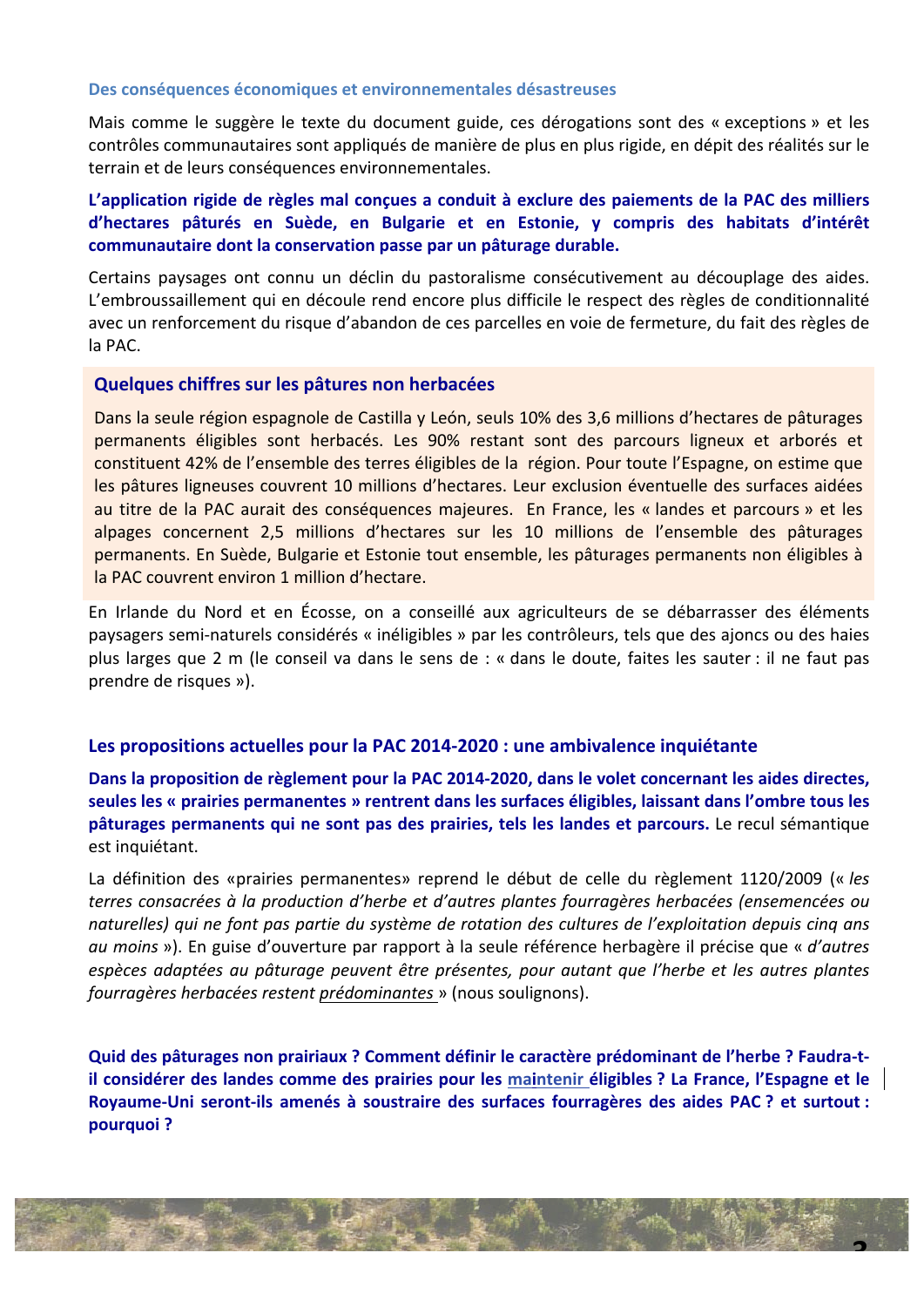# Les pâturages non herbacés : un bien public irremplaçable rendant de multiples services écosystémiques

Dans les zones difficiles où l'élevage est la seule forme d'exploitation du milieu envisageable, les pâturages non herbacés (ligneux) constituent une ressource fourragère essentielle pour de nombreuses exploitations : les broussailles, les feuilles et les fruits des arbres et arbustes sont consommés par tous les types d'animaux, y compris les bovins. Ce fourrage est particulièrement déterminant à certaines périodes de l'année, par exemple pendant les périodes sèches où la pousse de l'herbe est faible, voire inexistante. Les broussailles peuvent de surcroît protéger une strate herbacée. Des recherches de l'INRA, en France, ont montré que l'exploitation de tels fourrages constituait une stratégie d'adaptation au changement climatique, permettant une plus grande autonomie fourragère et de surcroît une meilleure condition sanitaire des animaux qui consomment des aliments variés, aux vertus prophylactiques avérées.

En sus de cette fonction de production et d'autonomie économique, la valorisation pastorale de cette biomasse ligneuse génère de nombreux « services écosystémiques » pour les territoires pastoraux concernés, et plus largement pour l'ensemble de la société:

Réduction des risques d'incendies, avec les effets positifs induits sur la diminution de l'érosion - à condition d'éviter le surpâturage et du relargage de CO2 dans l'atmosphère.

### La valeur économique, gastronomique et culturelle des pâturages ligneux

Les pâturages ligneux extensifs permettent la production d'un lait riche en caséine et en éléments aromatiques et oligo-éléments. Beaucoup de chaînes alimentaires locales dépendent de ce type de ressources pour produire et valoriser des fromages de qualité et typés.

- Maintien de paysages ouverts à haute valeur touristique.
- $\bullet$ Maintien des habitats naturels européens parmi les plus riches en biodiversité : la plupart des habitats « agro-pastoraux » de la directive habitats sont des pâturages dans lesquels l'herbe est minoritaire, et présentant une grande hétérogénéité paysagère.

Sur les terres concernées, il est nécessaire de conserver un bon équilibre pastoral. L'alternative est un risque d'embroussaillement et, à terme, de fermeture du paysage avec une perte de la valeur environnementale et socio-économique liée au pastoralisme extensif. Les paiements de la PAC ont une responsabilité essentielle dans le maintien de ce type d'agriculture, ce qui passe par des règles adaptées et des niveaux d'aides suffisants.

#### Les pâturages permanents ligneux et la Directive Habitats

La Directive Habitats reconnaît la valeur environnementale d'une large gamme de pâturages permanents, dont beaucoup comprennent des plantes ligneuses voire sont dominés par elles, comme les landes par exemple. Le guide édité par la Commission Européenne pointe le besoin de conserver le pastoralisme pour conserver de tels habitats. Au regard de l'importance patrimoniale de ces habitats et de leur ampleur géographique, il serait particulièrement incohérent de les exclure des surfaces éligibles au moment où la PAC affiche sa volonté de « verdissement ».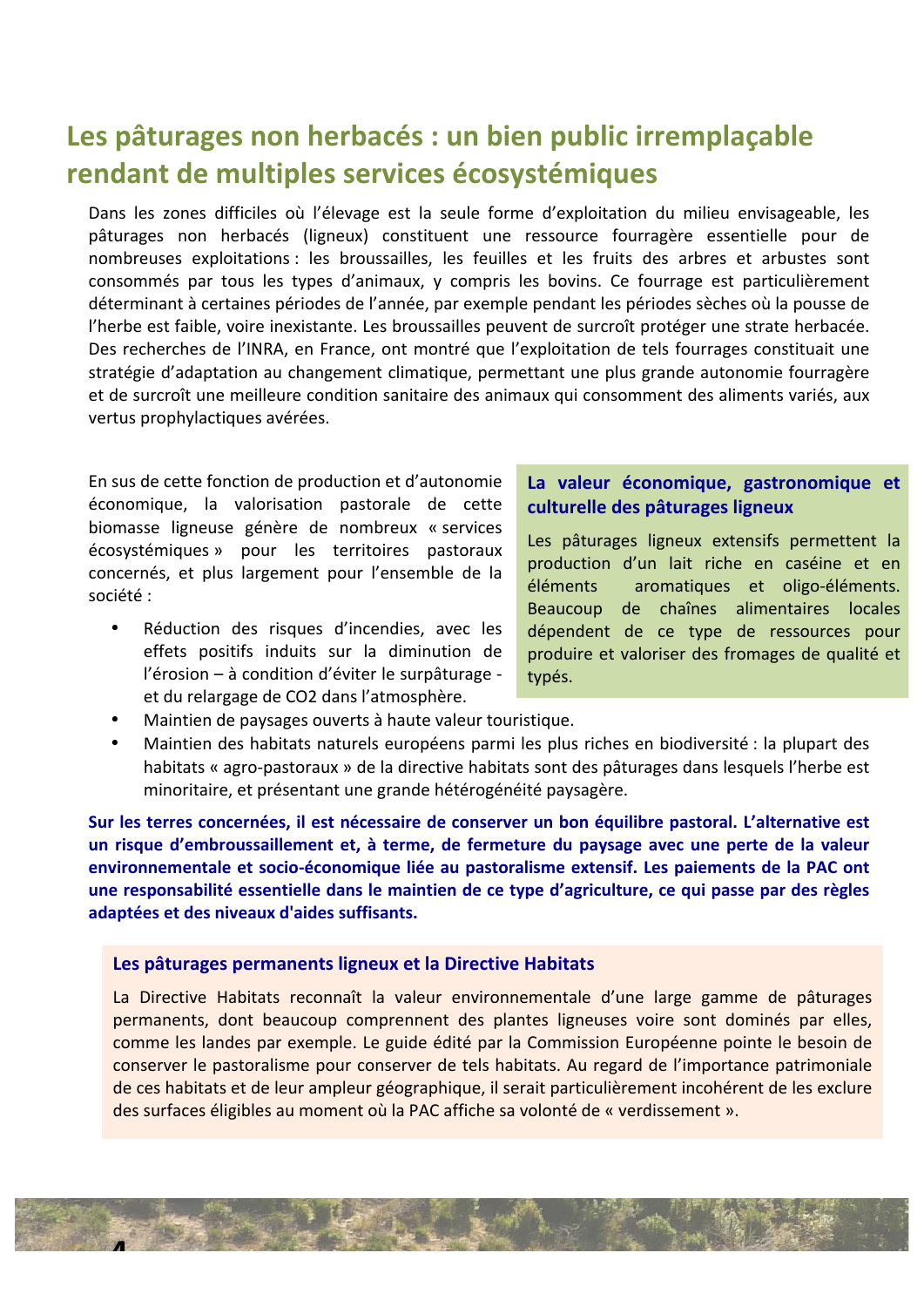# Des propositions pour changer la définition des pâturages permanents et les critères d'éligibilité

Au regard de ce qui précède, il apparaît essentiel que la définition communautaire des pâturages permanents — et non des seules prairies permanentes — soit adaptée pour prendre en compte la réalité des éleveurs extensifs, dans la mesure où ils en valorisent effectivement les ressources fourragères.

La définition suivante peut être proposée, qui gagne en simplicité et permet d'éviter les ambivalences et incohérences de la définition présente dans les propositions communautaires d'octobre 2011 :

Les pâturages permanents sont « les terres consacrées à la production d'herbe et d'autres plantes fourragères (ensemencées ou naturelles) et qui n'ont pas été labourées et/ou ressemées depuis cinq ans au moins ».

- Les critères sur le nombre d'arbres, la taille des haies ou des fourrés doivent disparaître dans la mesure où ils n'ont pas de justification agronomique et/ou environnementale. Le seul critère pertinent est l'usage pastoral des terres concernées et le contrôle d'un équilibre de végétation. Ainsi, si des fourrés et des bosquets sont compatibles avec une activité pastorale, sans qu'il soit besoin d'avoir une végétation uniformément rase, ce qui doit être prévenu est un abandon dont la marque est l'embroussaillement et la fermeture du paysage. Des broussailles, oui (dans la mesure où elles participent au système pastoral) ; l'embroussaillement : non.
- · Il faut un dispositif subsidiaire qui rende les autorités nationales responsables des méthodes de suivi et de contrôle adaptées à cette approche dynamique. De telles méthodes passent par des référentiels rigoureux, permettant de suivre l'activité pastorale (preuves d'usage pastoraux) et de dynamique de végétation. Le contrôle doit s'adapter aux réalités de terrain et aux enjeux environnementaux, et non l'inverse.

Dans les États membres qui intègrent déjà les pâturages ligneux dans les surfaces éligibles (France, Espagne, Royaume-Uni), ces changements d'approche ne conduiraient pas à augmenter la SAU éligible mais elle permettrait de mieux correspondre à la réalité. Dans d'autres États membres (Bulgarie, Suède,...), l'accroissement des surfaces éligibles se ferait sur les terres faisant l'objet d'un usage pastoral constaté.

À ces conditions, les éleveurs extensifs, comme les autres, peuvent prétendre de plein droit aux paiements de la PAC, au titre du premier et du deuxième pilier. Cette approche ne signifie pas que les sanctions prévues ne doivent être appliquées en cas d'abandon des terres et/ou de fausse déclaration.

Précisons que la question du montant des aides attribuées pour ces hectares de pâturage permanents extensifs est une autre question, qui peut être traitée par la régionalisation et le plafonnement. L'objectif n'est pas de créer une rente foncière pour certains éleveurs qui disposeraient de très grandes surfaces pastorales ; il est d'éviter que les règles de la PAC ne conduisent à un abandon des terres dans les zones extensives et à une perte des éléments paysagers intéressants pour les paysages et la biodiversité dans l'ensemble des zones d'élevage.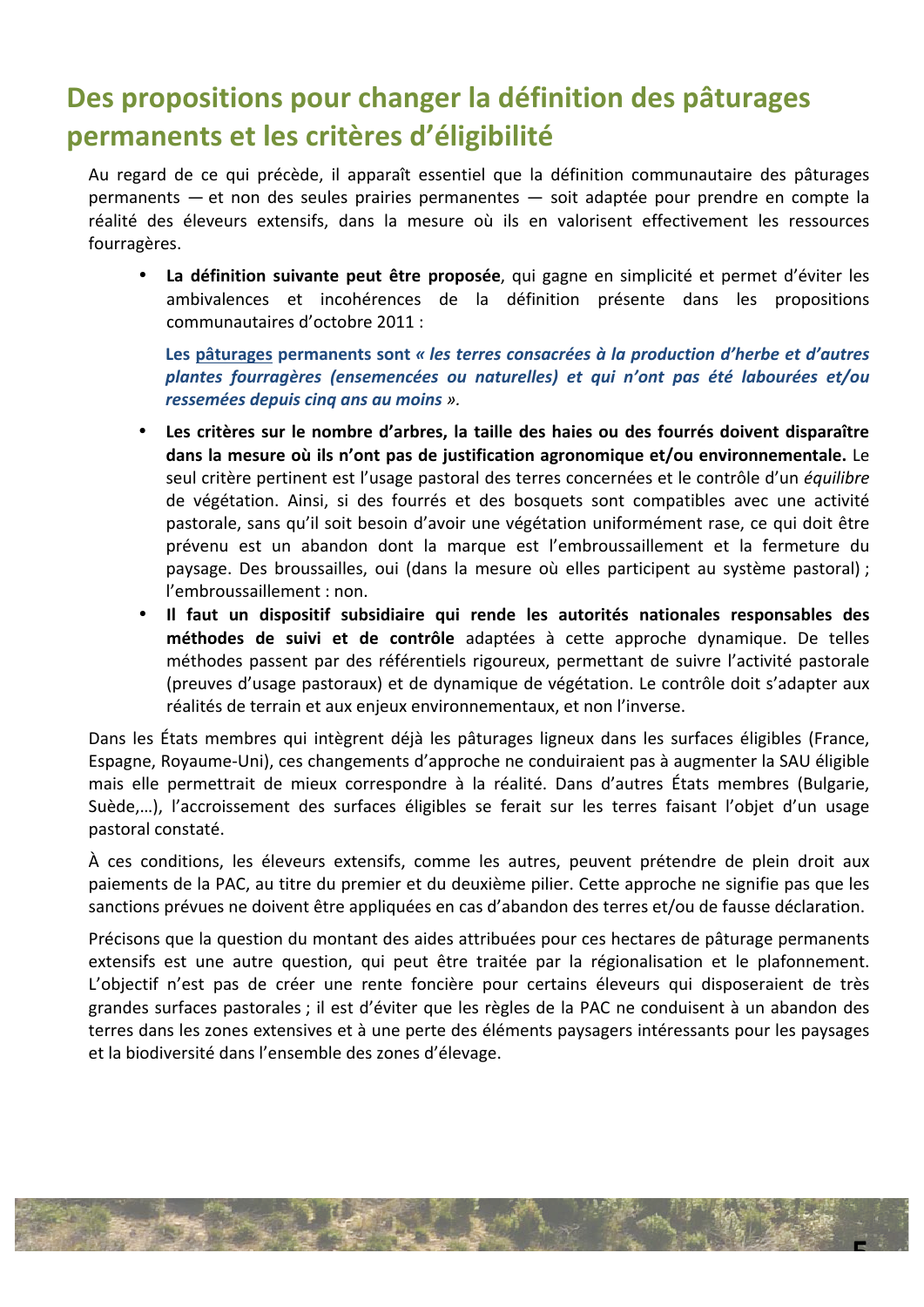### La valeur agronomique et environnementale des prairies temporaires de longue durée : intérêt de la définition alternative proposée

La définition des prairies permanentes actuellement proposée par la Commission revient à considérer comme "permanentes" des prairies qui sont ressemées sur des périodes relativement courtes (3 ans par exemple) mais qui en se succédant sur la même parcelle sont considérées comme "permanentes" dans le sens où l'occupation du sol en herbe dépasse les cinq ans. Ces prairies peuvent rentrer dans des rotations longues (par exemple 6 ans de prairies suivies de 2 ou 3 ans de céréales).

Du point de vue de la biodiversité ou du stockage du carbone, il y a peu d'intérêt à conserver ces prairies sur la même parcelle. Du point de vue agronomique, on se prive d'une rotation longue, diversifiée, dont l'intérêt pour la qualité de l'eau est avéré.

Fixer dans l'espace ces prairies temporaires de longue durée — dans la conditionnalité des aides aujourd'hui ou dans la composante verte dans la PAC à venir — s'avère donc problématique du point de vue agro-environnemental et impose une contrainte inutile et contre-productive pour les agriculteurs qui pratiquent ces prairies. La perspective de l'exigence de ne pas pouvoir répartir ses prairies peut ainsi mener à un résultat opposé à celui escompté : le retournement anticipé de ces prairies temporaires de longue durée avant l'année de référence (2014 dans les propositions actuelles), afin de minimiser la contrainte anticipée et garder une souplesse après coup.

En sortant du champ des pâturages permanents les prairies labourées et/ou semées depuis moins de cinq ans, qui sont de fait des prairies temporaires pour les agronomes et les éleveurs, on conserve la possibilité d'une souplesse de conduite de ces prairies, ce qui facilite leur adoption éventuelle dans des rotations longues.



© J.-B. Narcy